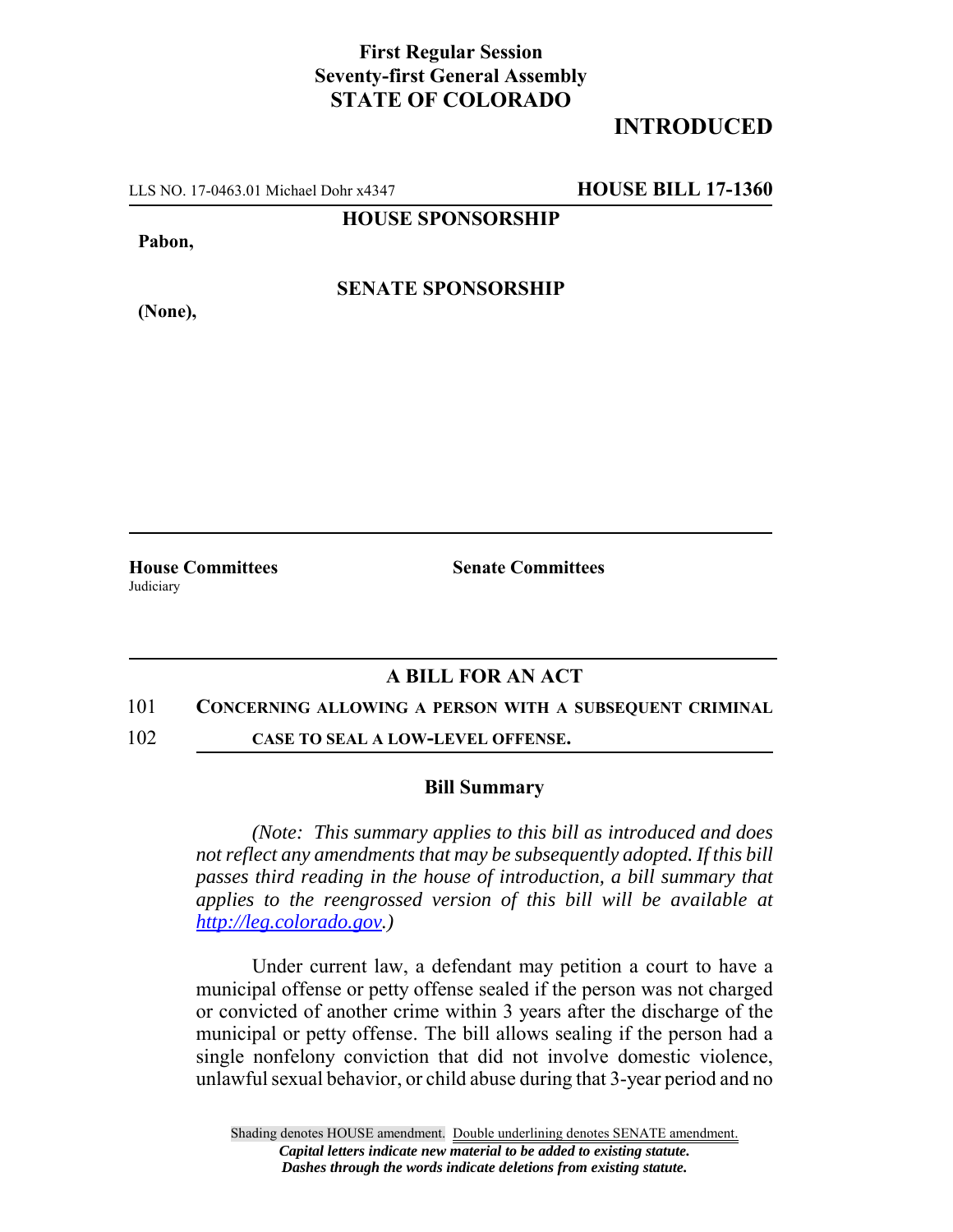other convictions for 10 years after the subsequent offense.

 *Be it enacted by the General Assembly of the State of Colorado:* **SECTION 1.** In Colorado Revised Statutes, 24-72-708, **amend**  $3 \quad (1)(a)$  as follows: **24-72-708. Sealing of criminal conviction records information for petty offenses and municipal offenses for convictions.** (1) **Sealing of conviction records.** (a) (I) A defendant may petition the district court of the district in which any conviction records pertaining to the defendant for a petty offense or municipal violation are located for the sealing of the conviction records, except basic identifying information, if:  $(H)(A)$  The petition is filed three or more years after the date of the final disposition of all criminal proceedings against the defendant or the release of the defendant from supervision concerning a criminal conviction, whichever is later; and 14 (II) (B) The defendant has not been charged or convicted for a felony, misdemeanor, or misdemeanor traffic offense in the three or more years since the date of the final disposition of all criminal proceedings against him or her or the date of the defendant's release from supervision, whichever is later; and 19 (III) (C) The conviction records to be sealed are not for a misdemeanor traffic offense committed either by a holder of a commercial learner's permit or a commercial driver's license, as defined 22 in section 42-2-402,  $C.R.S.,$  or by the operator of a commercial motor 23 vehicle, as defined in section  $42-2-402$ . C.R.S. (II) NOTWITHSTANDING THE PROVISIONS OF SUBSECTION (1)(a)(I)(B) OF THIS SECTION, A DEFENDANT MAY PETITION THE DISTRICT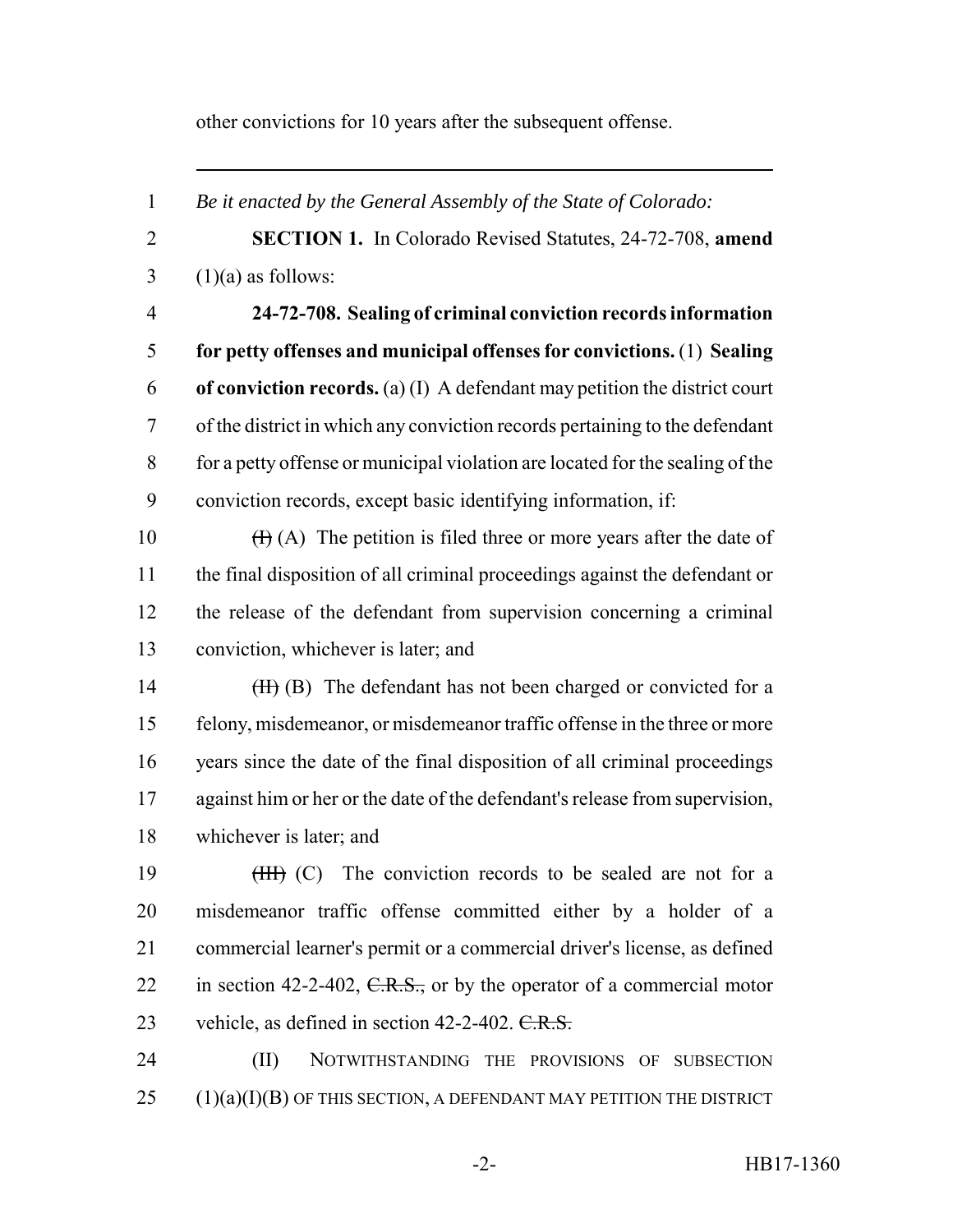COURT OF THE DISTRICT IN WHICH ANY CONVICTION RECORDS PERTAINING TO THE DEFENDANT FOR A PETTY OFFENSE OR MUNICIPAL VIOLATION ARE LOCATED FOR THE SEALING OF THE CONVICTION RECORDS, EXCEPT BASIC IDENTIFYING INFORMATION, IF:

 (A) THE DEFENDANT WAS CONVICTED OF A SINGLE OFFENSE THAT WAS NOT A FELONY AND DID NOT INVOLVE DOMESTIC VIOLENCE AS DEFINED IN SECTION 18-6-800.3 (1), UNLAWFUL SEXUAL BEHAVIOR AS DEFINED IN SECTION 16-22-102 (9), OR CHILD ABUSE AS DEFINED IN SECTION 18-6-401;

 (B) THAT OFFENSE OCCURRED WITHIN THREE YEARS OF THE DATE OF THE FINAL DISPOSITION OF ALL CRIMINAL PROCEEDINGS AGAINST HIM OR HER RELATED TO THE CONVICTION THAT THE DEFENDANT IS SEEKING TO HAVE SEALED OR WITHIN THREE YEARS OF THE DATE OF THE DEFENDANT'S RELEASE FROM SUPERVISION RELATED TO THE CONVICTION THAT THE DEFENDANT IS SEEKING TO HAVE SEALED, WHICHEVER IS LATER; AND

 (C) THE DEFENDANT HAS NOT BEEN CONVICTED FOR A FELONY, MISDEMEANOR, OR MISDEMEANOR TRAFFIC OFFENSE IN THE TEN OR MORE YEARS SINCE THE DATE OF THE FINAL DISPOSITION OF ALL CRIMINAL PROCEEDINGS AGAINST HIM OR HER FOR THE SUBSEQUENT CRIMINAL CASE OR IN THE TEN OR MORE YEARS SINCE THE DATE OF THE DEFENDANT'S RELEASE FROM SUPERVISION FOR THE SUBSEQUENT CASE, WHICHEVER IS LATER.

 **SECTION 2. Act subject to petition - effective date.** This act takes effect at 12:01 a.m. on the day following the expiration of the ninety-day period after final adjournment of the general assembly (August 9, 2017, if adjournment sine die is on May 10, 2017); except that, if a